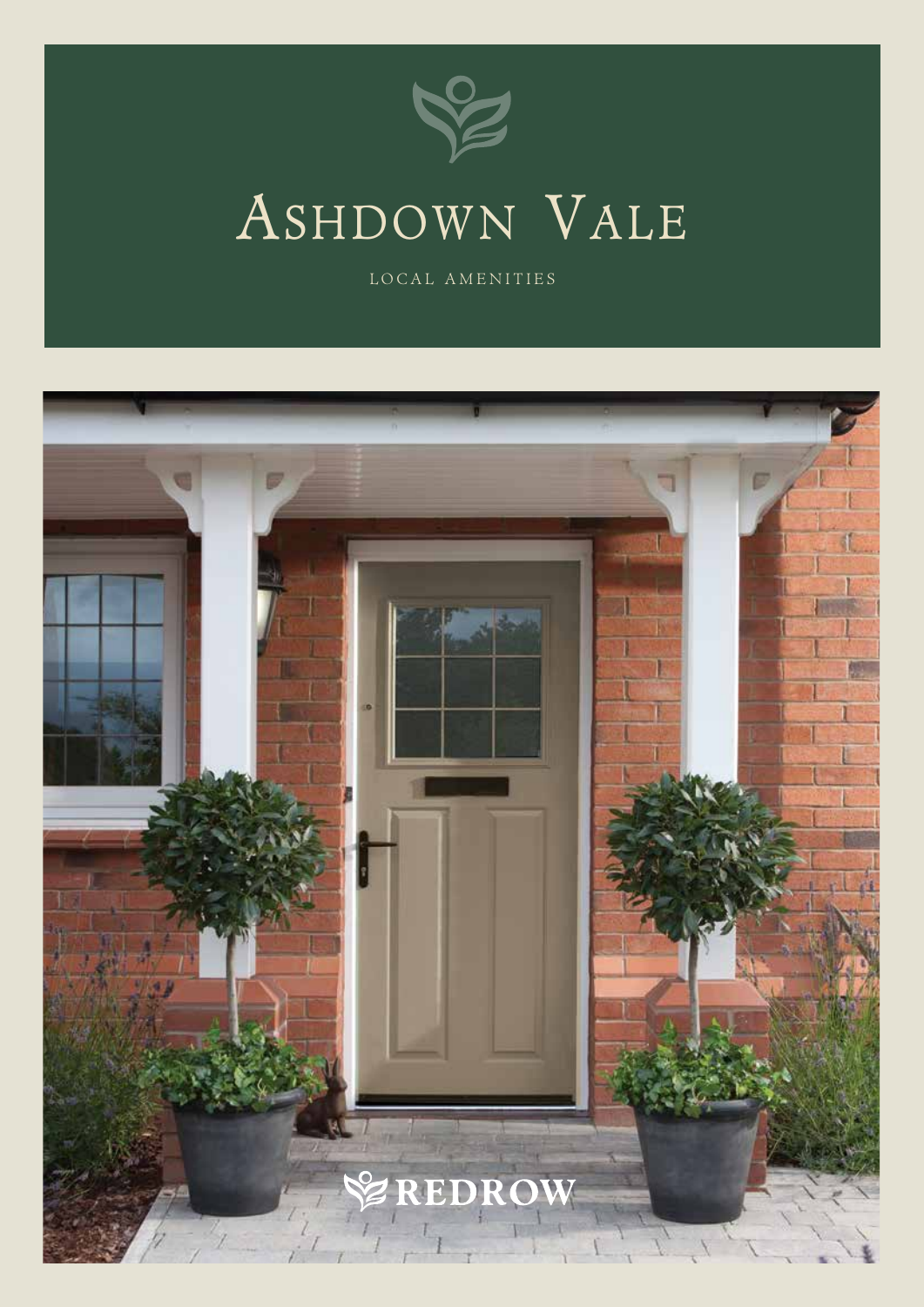#### AMENITIES

There is a Co-operative convenience store in Barnham village, with Tesco and Sainsburys supermarkets to be found in nearby Bognor Regis.

For doctors, register with The Croft Surgery in Barnham (Sat Nav PO20 3RP, call 01243 543240) and for dentists try Chantry House Dental Practice on Downview Road (Sat Nav PO22 0EE, call 01243 552566).

#### DINING

Dining in the Six Villages tends to be found within classic country gastro pubs, with the Murrell Arms in Barnham, The Wilkes Head in Eastergate and The Prince of Wales in Woodgate all highly recommended. There are also a few local restaurants, including the Basmati in Westergate and Passage to India in Barnham.

For a wider selection, head to the historic city of Chichester, or the seaside town of Bognor Regis, where you'll find something to suit every taste and budget.

#### EDUCATION

Education has been at the heart of the village for many years, with the village school, Barnham Primary, rated 'good' by Ofsted. This quaint country school fosters a real sense of local community amongst its pupils, providing an excellent start in life just a short distance from the development. Nearby Yapton Primary offers a local alternative.

For older children, Six Villages Academy, formerly Westergate Community School, is very much on the up, with new staff and a new name heralding a new era for the school. St Phillip Howard Catholic High, in the village of Barnham itself, is rated 'good with outstanding features' by Ofsted.

#### LEISURE

With the vast open spaces of the South Downs right on your doorstep, the possibilities for leisure and recreation are endless, from walking and climbing to mountain biking and watersports. Closer to home, Six Villages Sports Centre offers a range of courts and pitches for different sports.

Golfers will enjoy the challenge of Avisford Park Golf Club, close to the village, while horseracing enthusiasts will love the close proximity of Fontwell Park and 'glorious' Goodwood.

For evening entertainment, head for the friendly welcome of the many country inns in and around the Six Villages, or take a trip into town for the 100 year old Picturedrome, or the Alexander Theatre in Bognor Regis, or Chichester Cinema, home of an annual International Film Festival. Chichester is also home to the Festival Theatre, which boasts an impressive programme of shows including top actors and writers from the West End.

The beaches of Bognor Regis have long been a major draw, with no less than King George V spending time enjoying the sea breezes, giving the town its royal suffix. Today, the annual Bognor Birdman contest entertains the crowds each summer, as wild inventors try to fly off the end of the pier.

#### **SHOPPING**

Barnham and the surrounding villages all have a small selection of independent local shops, with the Windmill Shopping Village in Barnham offering a range of local produce and crafts.

For a more comprehensive shopping trip, head for Arun Retail Park in Bognor Regis, or the fascinating independent shops and stores of ancient Chichester, where you'll also find a range of major names, from John Lewis to Argos.

#### TRANSPORT

Barnham Station, in the centre of the village, boasts over 140 park and ride spaces and has regular directs services to London Victoria in 1hour 23minutes. The station also has swift services to the famous seaside resort of Bognor Regis, in just 8minutes, as well as direct trains to stations all the way to Bristol, a journey of 3hours.

The A29 passes to the west of the village at Westergate, with the major A27 trunk road passing to the north along the edge of the national park. The village lies equidistant from Chichester, Arundel and Bognor Regis, all around 7miles away. Brighton and Portsmouth are around 25miles to the east and west respectively and London lies around 65miles to the north. Gatwick airport is just 45miles and Heathrow is roughly 60miles.

One of the 'Six Villages' of West Sussex (along with Yapton, Walberton, Eastergate, Fontwell and Westergate). Barnham enjoys a classic country lifestyle that has changed little over time. Yet while the village dates from before the Domesday Book, it still enjoys direct rail connections to London Victoria in under an hour and a half, making it ideal for the modern commuter.

Ashdown Vale will bring an exclusive new development to the village, with high quality 3, 4 and 5 bedroom Heritage Collection homes that are perfect for such an historic setting. Reserve your new home between Chichester and Arundel today for just 5% deposit with Help to Buy, and take your place in this delightful rural community on the edge of the South Downs National.

### Stepping into The Heritage Collection at Ashdown Vale is truly like

# COMING HOME